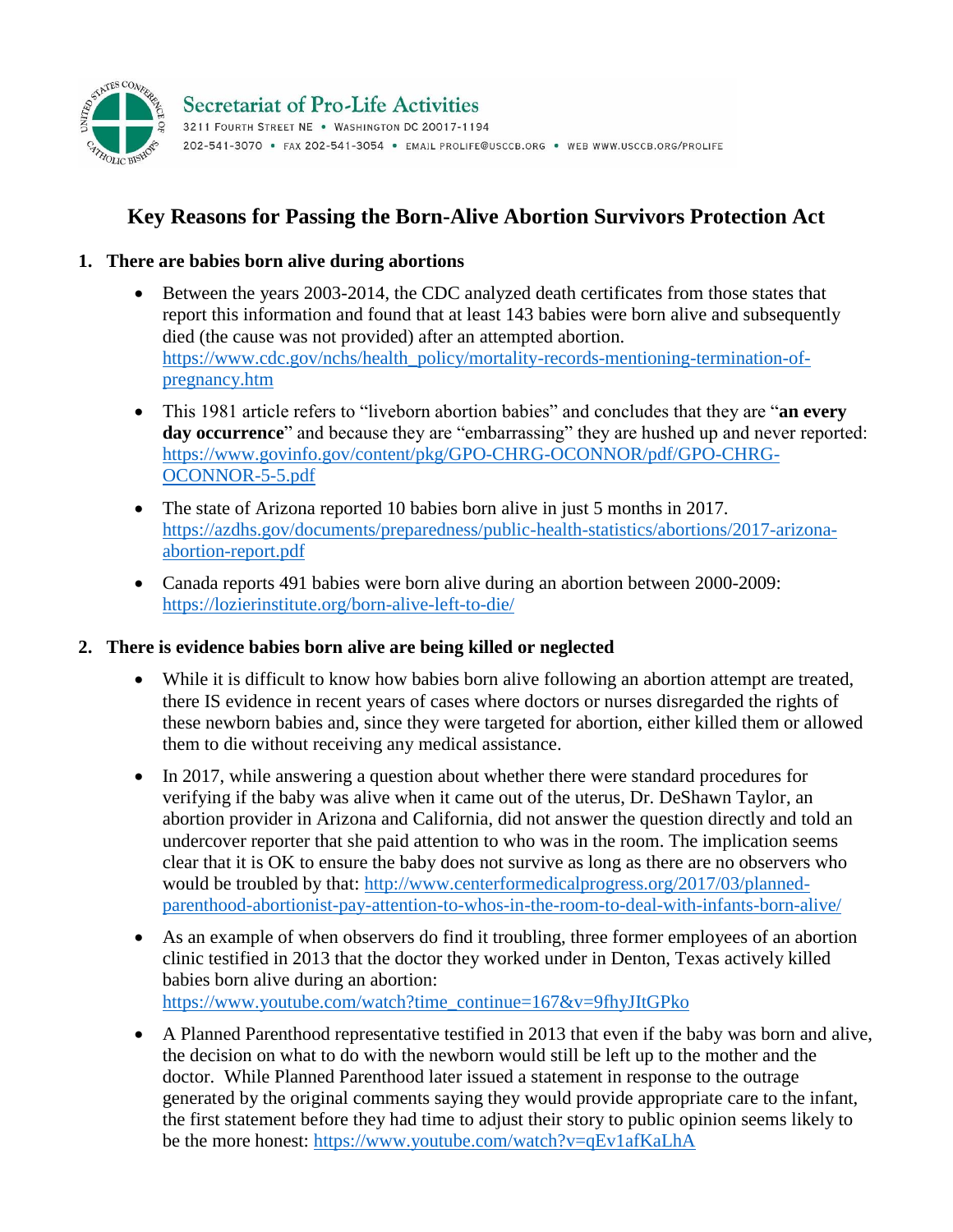• In 2006, a 23-week-old baby boy was born alive at A Gyn Diagnostic Center in Hialeah, Florida. When he began breathing and moving, abortion clinic owner Belkis Gonzalez reportedly cut the umbilical cord and zipped him into a biohazard bag, still alive, after which he died:<http://www.nbcnews.com/id/29037216/#.UZyw3YKOf9I>

### **3. Current laws are insufficient**

- The 2002 federal Born Alive Infant Protection Act is insufficient to ensure babies surviving abortion are given appropriate care because it simply acknowledges that all newborns, regardless of the circumstances of their birth, are to be recognized as persons from the moment of their birth if they show any sign of life. It does not provide specific duties for an abortion doctor to follow or penalties if they are not followed.
- For obvious reasons, abortion doctors do not want the "dreaded complication" of a live birth so it is not far-fetched to conclude that they may take active or passive steps *after* the child's birth to ensure that the child does not survive. This makes children born alive following an attempted abortion more vulnerable than their non-abortion birth counterparts. Nevertheless, these newborn children have an equal right to life and protection.
- S. 311 provides clear and reasonable steps for the doctor to follow to ensure he/she is treating this baby like any other baby born outside of the abortion context. And it makes clinic workers and medical staff mandatory reporters if the law is not followed. Given that the abortion context itself creates a gray area where a baby is meant to have been killed by abortion, it is not unreasonable for federal law to clarify that if babies survive an abortion attempt, they must be given the same medical care as any other baby born at the same gestational age.
- While state laws prohibit homicide, they often do not clarify with any specifics what a doctor is expected to do should a baby inadvertently be born alive following an attempted abortion. The Born-Alive Abortion Survivors Protection Act does. It makes his/her obligation clear – to treat this newborn infant with the same medical attention and care as other babies born at the same age and then transfer the baby to a hospital for further evaluation and care by a qualified specialist.
- In addition to homicide laws, [twenty-nine states](https://aul.org/wp-content/uploads/2019/04/Defending-Life-2019.pdf#page=340) have laws with explicit protections for babies who survive abortions. One must assume these provisions were put into law for a reason, because abortion providers were not motivated to take concrete steps to save the life of the baby they were hired to eliminate. However, many of the states with the most extreme abortion laws do not afford such protection to born-alive babies. A federal law is necessary to ensure that all infants who survive abortions are protected, not just those born in certain states.
- It is not unusual for the same conduct to be illegal under both state and federal law (e.g., a homicide committed because of a person's race). Such overlap between the federal and state criminal code is not in itself a reason to not support this bill. The reasons for this "double sovereignty" are varied, but one reason to criminalize an activity at the federal level is that the federal government has interests of its own to protect, such as protecting the civil rights of Americans. Federal criminalization also brings the weight of the federal government and its resources to bear upon offenders whose prosecution under state law might be impeded by the over-strapped resources and large caseloads of state and local law enforcement authorities.